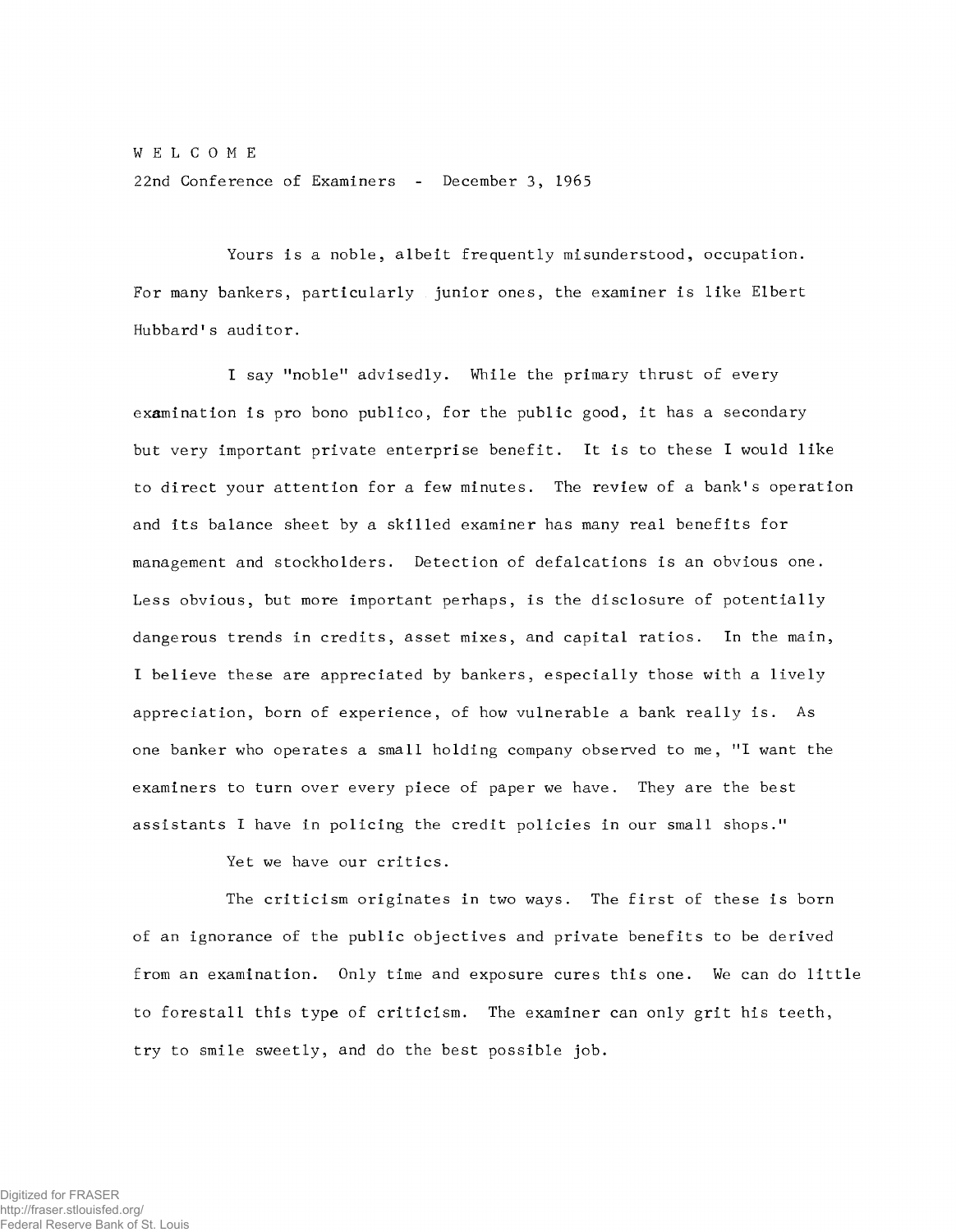The other source we can control, for it originates with us. There are many points of potential friction that can become abrasive. These are a few of them:

(1) Criticism for criticism's sake. Insurance examiner story. Our objective should be objective. We want to fairly set forth the financial condition of the bank. This means a qualitative appraisal of what is material and what is not. Save your ammunition for the big game.

(2) Do not look for the least creditable motive in analyzing an action of bank management. To use the hunting analogy again -- don't make sound shots...... just because the bushes rustle, don't assume there is an elk there......it may be your horse or your best friend. In my former career of serving the business community, I found there was no limit to the variety of wrong decisions businessmen could make -- with the best of motives. The banker's decision likewise may have been a bad one -- unwise or perhaps technically illegal ~~ but do not leap to the conclusion that the motives were discreditable.

We in regulatory agencies, either within a government structure or one slightly to one side, have a service obligation which has been emphasized as recently as two weeks ago in a special request from the President to the heads of the various agencies of the federal government. In discharging our public responsibilities, let us remember the service obligation. This means maintaining an objectivity towards our work -- a sense of proportion. Banks exist only to serve the public. They have no God given right to exist, much less survive, if they fail in that service function. By the same token, we exist only to see that they remain financially sound, so they will continue